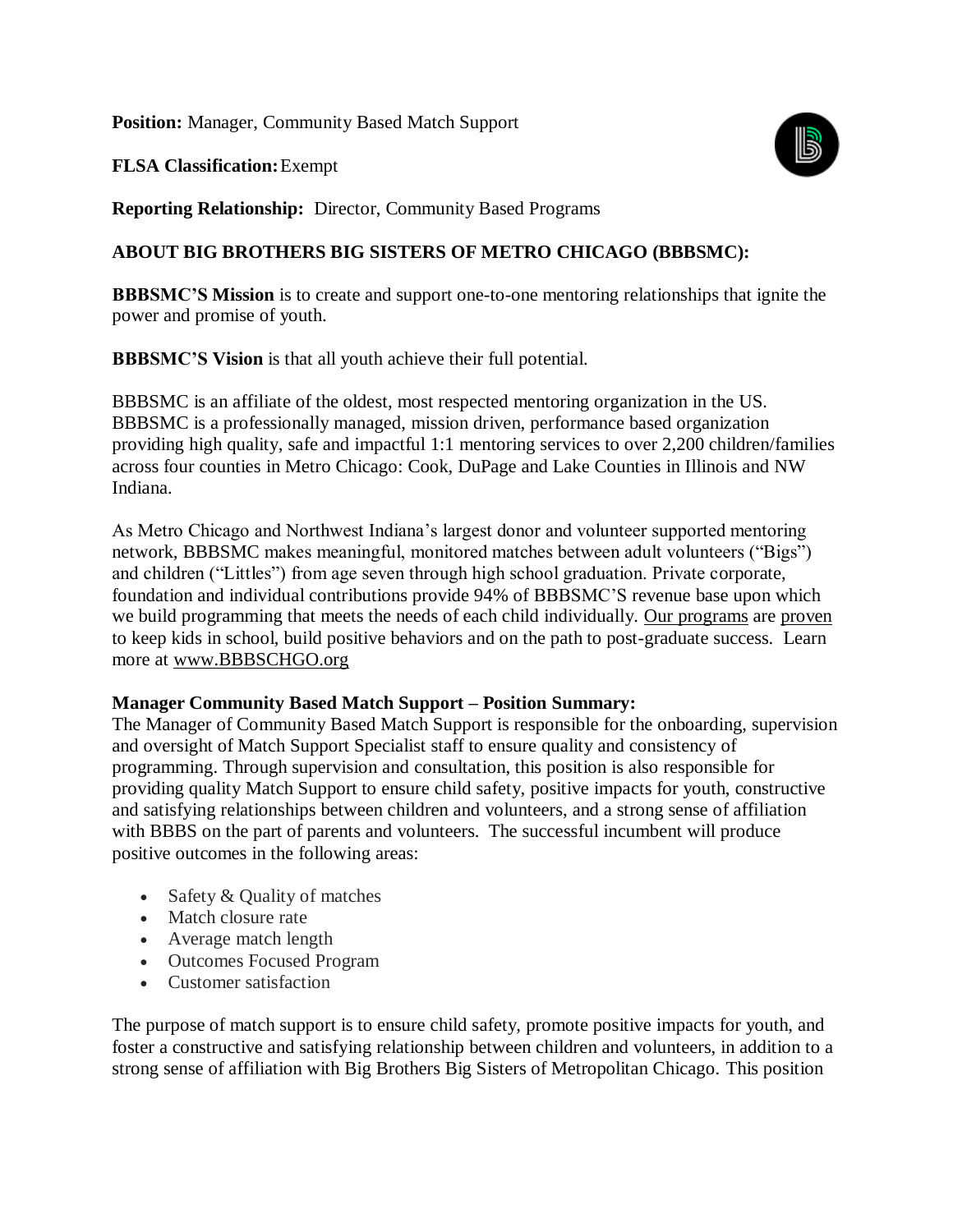will produce positive outcomes in the following areas: match closure rate, average match length, volunteer/child rematch rate and customer satisfaction.

## **Supervisory Responsibilities:**

This position is responsible for supervising a team of Match Support Specialists.

### **Responsibilities:**

#### **Manage and Implement the Match Support process:**

- Assist in the recruitment, onboarding, training, supervision and development of direct reports to meet the duties and responsibilities of Match Support Specialists.
- Assist staff in assessing matches and providing strategic interventions to identify and strengthen match relationships that require extra support to continue to grow.
- Work closely with all internal and external partners, including the Customer Service and Processing and Program Quality Assurance teams to ensure that volunteers and children from closed matches are effectively re-engaged.
- Assist in grant management and reporting in order to support a variety of programs.
- Ensure high-level proficiency in applying child safety and risk management knowledge, policies and procedures throughout all aspects of job function.
- Establish, monitor and assist team in meeting goals for match length, quality, compliance and customer satisfaction.
- Share with Development and Marketing department's staff potential partnership relationships as discovered through volunteers and parent/guardian's employers and/or affiliations.
- Work closely with Development and Marketing staff to maintain an effective process for providing impactful match stories for media and donors
- Participate in professional development training as assigned by direct supervisor
- Other duties as assigned

## **Qualifications:**

A belief in the Mission and Vision of BBBS

- Bachelor's degree in social services, human services or related field preferred
- 1-2 Years Supervisory Experience
- Prior Match Support and case management experience preferred
- Solid understanding about and willingness to perform as a Mandated Reporter
- Assessment and relational development experience with child and adult populations
- Understanding of child development and family dynamics.
- Experience working in diverse populations is preferred
- Excellent interpersonal, oral and written communication skills
- Ability to work both in team and independently exercising good judgment, make sound decisions & problem solve
- Ability to work with confidential information required
- A strong commitment to quality and results